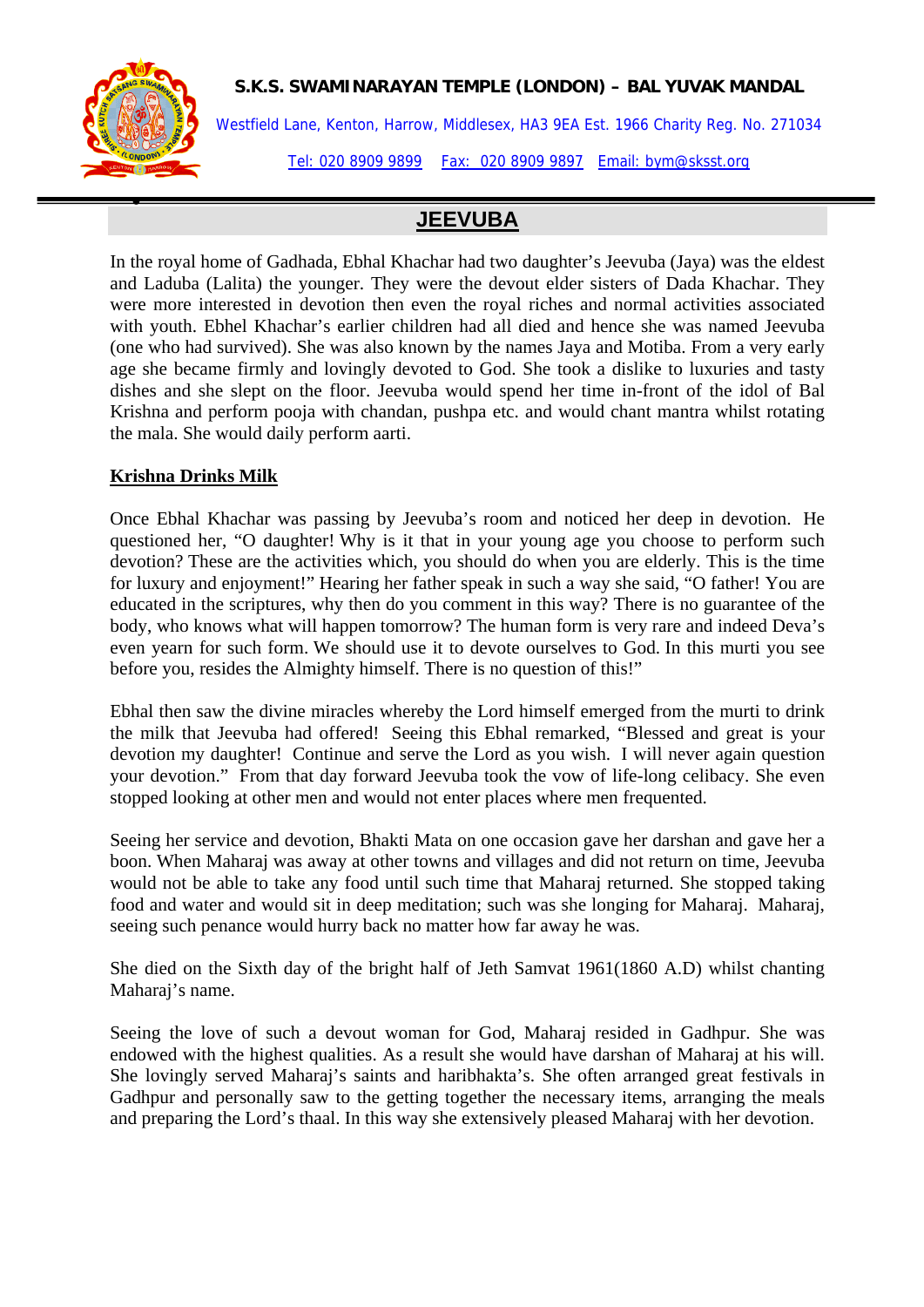### **S.K.S. SWAMINARAYAN TEMPLE (LONDON) – BAL YUVAK MANDAL**

Westfield Lane, Kenton, Harrow, Middlesex, HA3 9EA Est. 1966 Charity Reg. No. 271034 Tel: 020 8909 9899 Fax: 020 8909 9897 Email: bym@sksst.org

# **LADUBA**

Sister of Jeevuba and Dada Khachar whose family were strong followers of Maharaj. Maharaj regularly visited and stayed at Dada Khachar's darbar and looked upon it as his own home. Laduba was a strong devotee of God, she always worshipped him and stayed beside Him or his idol serving Him. She got married to Khoda Dhadhal of Botad, however her mind remained with Maharaj only. Therefore Khoda willingly sent her back to her parents. On seeing her back home her father Ebhal Khachar got angry, but when he saw the letter of permission from her inlaws he became quiet and didn't say a word.

Laduba had very similar pure qualities as her elder sister. Both had firm uncompromising love and devotion for Maharaj. Indeed sometimes this used to get in the way as they often used to compete for service to Maharaj. Both enjoyed celebrating and organising festivals in Gadhada and it was because of this rivalry that Maharaj decided to split their service by announcing that Jeevuba should look after the festivals of the brighter half of the month and Laduba looks after the festivals of the darker half of the month.

## **Ankoot**

Laduba celebrated the Ankoot festival, as according to the scriptures it is part of Diwali, which falls in the darker half. A fantastic celebration of Ankoot took place in the hands of Laduba and the feast prepared for the Ankoot was sumptuous. Maharaj remained manifested in the idols to accept all the dishes, which were offered with love.

## **Service to Saints**

Although a Princess of a Royal Heritage, Laduba enjoyed serving the saints of the order. Once, Laduba along with Dada's wife were riding in a carriage on their way back to Gadhada. On their way they saw the saint Akhandanand. He had fallen severely ill. His body was dry of blood and his stomach had swelled. He lay in this state under a tree whilst other saints served him. Laduba could not bear to see this site with Swami in such pain and halted the carriage. She instructed the driver to take Swami in the carriage back to Gadhada whilst she walked back. Maharaj was immensely pleased with Laduba's devotion to the saints.

## **Manakiye Chadiya**

Once Maharaj decided to go to Vadtal for satsang, which both Laduba and Jeevuba did not like as they could not bear to be apart from Maharaj. He mounted his mare and set out with the other Kathis. But the mare brought Maharaj back to the Darbar from the outskirts of town. Maharaj tried repeatedly to leave Gadhada but it was useless. Eventually he realised that the sisters were influencing the mare. After pacifying the sisters that he would return shortly, they gave Maharaj permission to leave. The mare then co-operated with Maharaj and they reached Vadtal. Premanand Swami, observing this incident wrote the kirtan, "Manakiye Chadiya Mohan Vanamari…."

## **Last Days**

In this way, Shreeji Maharaj lavishly bestowed divine bliss upon Dada Khachar, Jeevuba and Laduba. On Maharaj's departure, the brother and sisters were inconsolable. Maharaj appeared